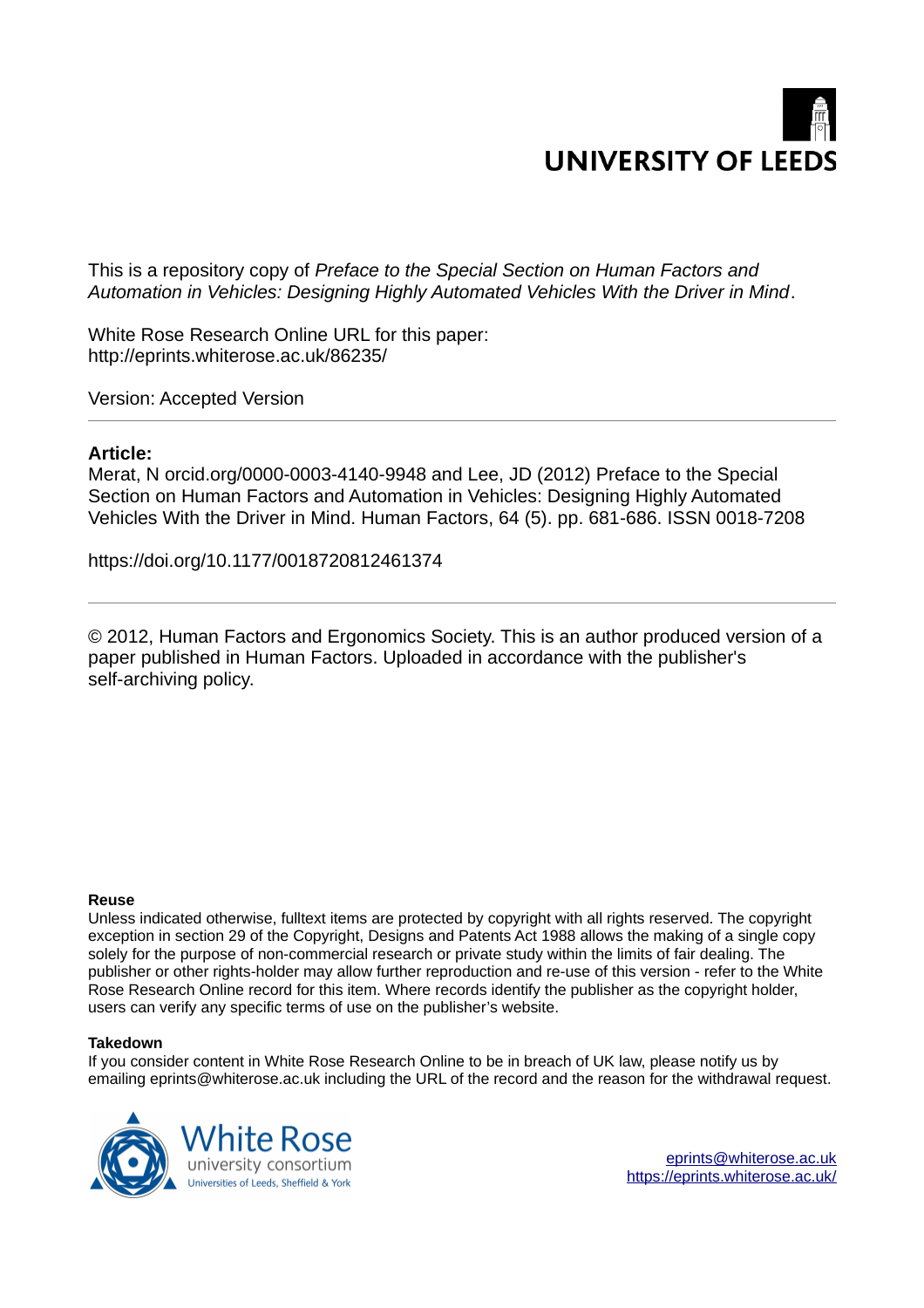**Designing highly automated vehicles with the driver in mind: Prologue to a special section of the Human Factors Journal (October 2012)** 

Natasha Merat

University of Leeds, Leeds, United Kingdom

John D. Lee

University of Wisconsin-Madison, Madison, WI, USA

### **ABSTRACT**

**Objective:** This special section brings together diverse research regarding driver interaction with advanced automotive technology to guide design of increasingly automated vehicles.

**Background:** Rapidly evolving vehicle automation will likely change cars and trucks more in the next 5 years than the preceding 50, radically redefining what it means to drive.

**Method:** This special section includes 10 papers from European and North American researchers reporting simulator and naturalistic driving studies.

**Results:** Little research has considered the consequences of fully automated driving, with most focussing on lane keeping and speed control systems individually. The studies reveal two underlying design philosophies: automate driving versus support driving. Results of several studies, consistent with previous research in other domains, suggest that the automate philosophy can delay driver responses to incidents where the driver has to intervene and take control from the automation. Understanding how to orchestrate the transfer or sharing of control between the system and the driver, particularly in critical incidents emerges as a central challenge.

**Conclusion:** Designers should not assume that automation can substitute seamlessly for a human driver, nor can they assume that the driver can safely accommodate the limitations of automation. Designers, policy makers, and researchers must give careful consideration to what role the person should have in highly automated vehicles and how to support the driver if the driver is to be responsible for vehicle control. As in other domains, driving safety increasingly depends on the combined performance of the human and automation, and successful designs will depend on recognizing and supporting the new roles of the driver.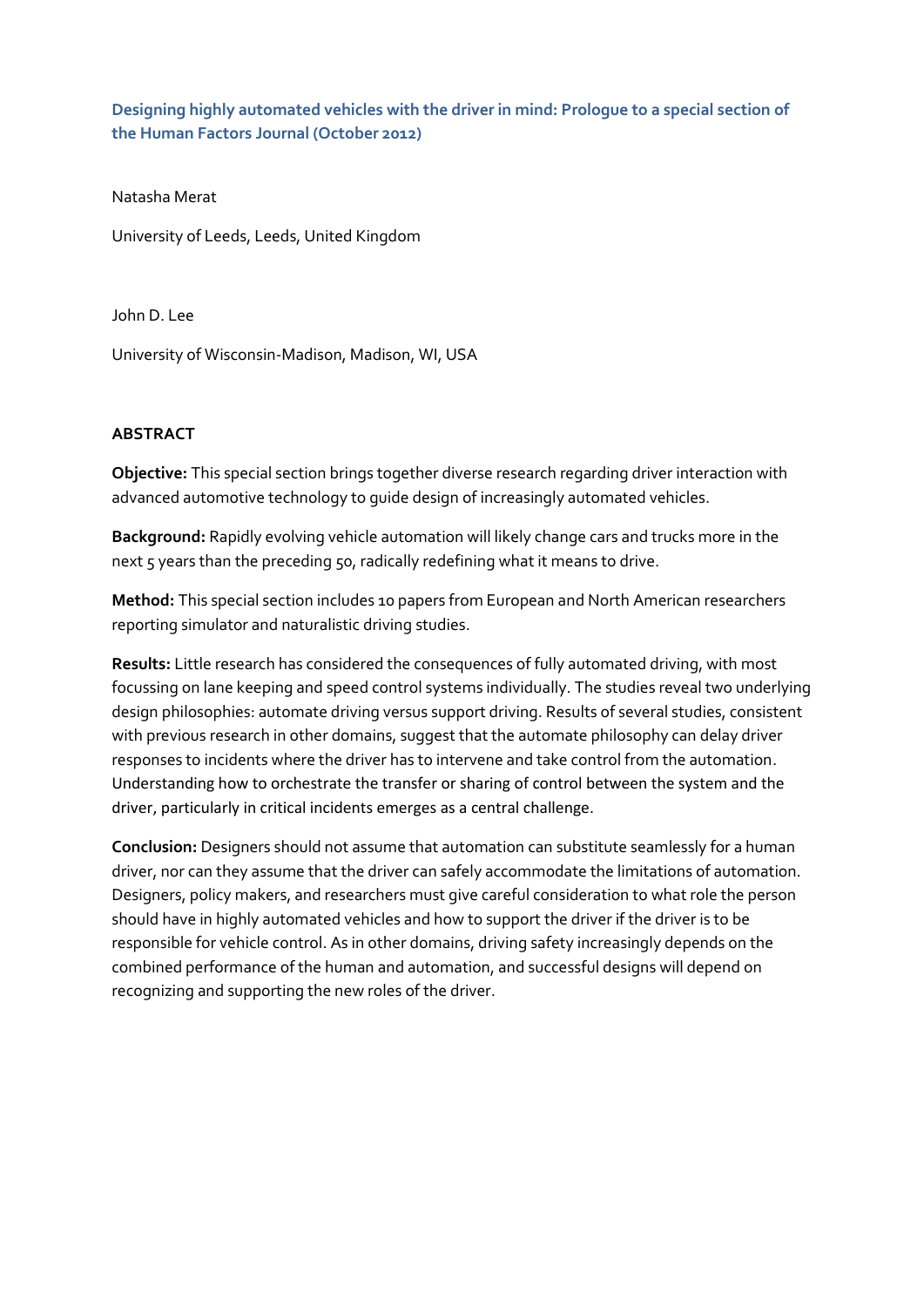Cars have come a long way since the invention of the cruise control system by Ralph Teetor in 1945. The vehicle of today is able to assume more and more of the basic driving tasks, with many features of automated vehicles already available in many luxury and mid-priced cars. Examples of such Advanced Driver Assistance Systems (ADAS) include automated parking, lane keeping systems, adaptive cruise control, forward collision warning, speed regulation systems, curve speed warning, and blind spot monitoring. Incorporating all these systems in one vehicle could mean that the systems are more in control of the vehicle than the driver.

Results of the first large European project on Field Operational Tests (euroFOT) were presented at a workshop in Brussels (June 26-27, 2012). Incorporating 28 partners, including major automotive manufacturers, this project collected field data over four years to provide insights on the interaction of drivers with ADAS. The project's main findings were that ADAS are well-accepted by European drivers and are generally beneficial to driving: they reduce the number of crashes, increase driver safety and comfort, and promote fuel efficiency (see [http://www.eurofot-ip.eu/\)](http://www.eurofot-ip.eu/). These benefits of ADAS are encouraging manufacturers to include an increasing number of ADAS features in production vehicles.

In addition to the rising number of ADAS features incorporated in vehicles, the use of sensors and wireless communications for vehicles is also on the rise, allowing vehicle-to-vehicle (V2V), vehicleto-infrastructure (V2I), and perhaps even vehicle to 'other road users' communication, for example between vehicle and bicycles, motorcycles, or pedestrians. The rationale for introducing such systems in vehicles and the road infrastructure is that they will increase safety and comfort of the driver, reduce congestion, and promote a more efficient transport network. The implementation of the "Google car" and "cybercars" suggests that the near future may even include 'driverless cars', a topic discussed at the 'Driverless Car Summit' in Detroit (June, 2012;

[http://www.auvsi.org/AUVSI/EventDescription/? CalendarEventKey=f027d7f8-94f5-46b3-9054-](http://www.auvsi.org/AUVSI/EventDescription/?%20CalendarEventKey=f027d7f8-94f5-46b3-9054-5b124b161d46) [5b124b161d46\)](http://www.auvsi.org/AUVSI/EventDescription/?%20CalendarEventKey=f027d7f8-94f5-46b3-9054-5b124b161d46). Evidence of progress towards driverless cars can also be seen in Ford's 'hands-free perpendicular parking feature' [http://www.insideline.com/ford/ ford-developing-hands-free](http://www.insideline.com/ford/%20ford-developing-hands-free-perpendicular-parking-feature-other-automated-technology.html)[perpendicular-parking-feature-other-automated-technology.html](http://www.insideline.com/ford/%20ford-developing-hands-free-perpendicular-parking-feature-other-automated-technology.html), Volvo's City Safety imminent collision avoidance braking system, and the Toyota Prius used in the Google autonomous driving project. Such technology will likely redefine the role of the driver.

While North American research in this area from the 1990s concentrated mostly on dedicated automated highway systems [\(Horowitz & Varaiya, 2000;](#page-6-0) [Levitan, Golembiewski, & Bloomfield,](#page-6-1)  [1998\)](#page-6-1), European research has moved away from this concept, developing vehicles for the existing road infrastructure [\(Parent, 2007\)](#page-7-0). Examples of such research include the SARTRE project on platooning (http://www.sartre-project.eu/), HAVEit [\(http://www.haveit-eu.org\)](http://www.haveit-eu.org/), and CityMobil [\(http://www.citymobil-project.eu/\)](http://www.citymobil-project.eu/). The majority of these projects have focused on the practicalities of implementing hardware and software, for example, ensuring that cameras and sensors function correctly and that the required infrastructure is in place. Sadly, there has been much less appreciation of how the *users* of such systems i.e. drivers of the vehicles and other road users, such as cyclists, passengers, and pedestrians, might interact with such vehicles.

Our understanding of people's interaction with such automated vehicles is largely based on what we know from research in aviation and process control [\(Roth, Bennett, & Woods, 1988;](#page-7-1) [Sarter &](#page-7-2)  [Woods, 1995;](#page-7-2) [Sheridan, 1992;](#page-7-3) [Zuboff, 1988\)](#page-7-4). Such research provides valuable lessons, but driving is substantially different and potentially more vulnerable to neglecting drivers in designing vehicle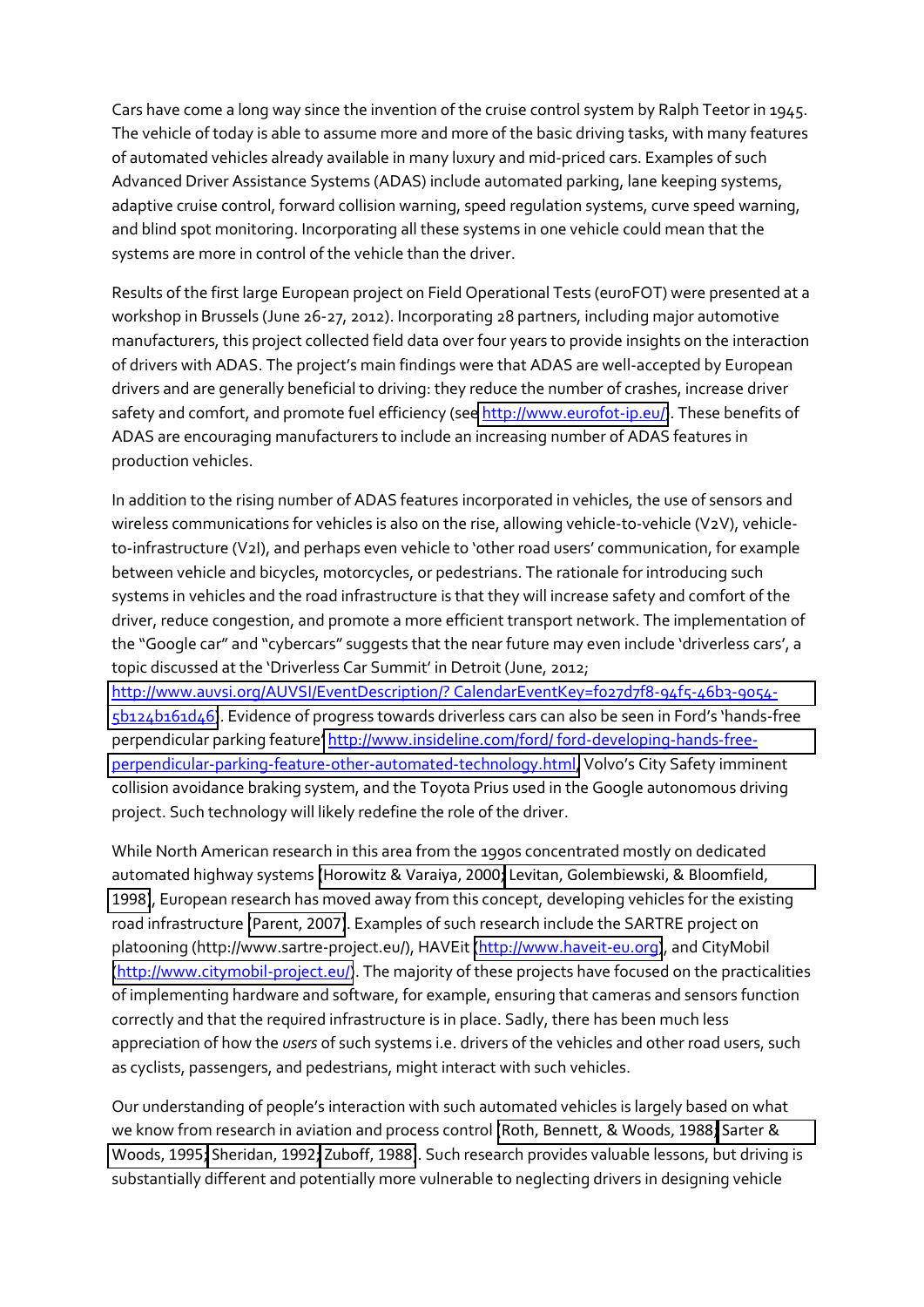automation. However, it is encouraging to see a recent upsurge of such research concerning highly automated road vehicles. Examples include research on the impact of transitions between automation and manual driving, as conducted in the CityMobil and HAVEit projects [\(Flemisch et al.,](#page-6-2)  [2011;](#page-6-2) Schieben, Flemisch, Temme, & Köster, 2011; [Toffetti et al., 2009\)](#page-7-6), and the 'intelligent co-pilot' work at MIT [\(Anderson, Karumanchi, & Iagnemma, 2012\)](#page-6-3).

This special section of Human Factors brings together a range of studies conducted in the area of vehicle automation, with particular emphasis on understanding the human factors challenges faced in moving towards highly automated vehicles. Of the manuscripts submitted to the special issue, very few addressed the challenges of 'highly automated driving' with most papers concentrating on 'assisted driving', using systems such as Adaptive Cruise Control (ACC) or Forward Collision Warning (FCW) in isolation, rather than in combination with steering assistance and navigation systems that might comprise a fully autonomous vehicle. This likely reflects the current state of automotive technology; however, the rapid pace of technology change and the prospect of highly autonomous vehicles in the coming years points to an urgent need for such research. As an introduction to this special section, we highlight contributions of the papers, relate them to the existing research based on human-automation interaction, and indicate general directions for future research.

# **From warning to controlling**

Collision warning systems represent a low-level of vehicle automation that is becoming part of many production vehicles, yet its influence on driver behaviour and driving safety is only partially understood. Two papers in this special section further our understanding of driver response to the lowest level of vehicle automation: warnings rather than vehicle control. Bao et al. [\(in press\)](#page-6-4) describe how forward collision warnings help drivers accommodate the demands of controlling heavy trucks. They examined driver behaviour in a naturalistic field study lasting ten months, and found prolonged driving with the warning system increased truck drivers' time headway and therefore may reduce crash likelihood. In many situations such warnings are not sufficient to avoid collisions and the paper by Muhrer, Reinprech, and Vollrath [\(in press\)](#page-6-5) shows the benefit of driving with an adaptive FCW and automated braking system (FCW+). During unexpected braking events, the FCW+ braked earlier and more effectively than drivers.

The FCW+ system described by Muhrer et al highlights the promise of automation that is more competent than most drivers in extreme situations. Such systems have already reached the market in the form of Volvo's City Safe automated braking system and in stability control systems. The cost-benefit profile and general design philosophy associated with usurping driver control remain important research issues. An analytic framework has been developed to identify circumstances where automation should assume full control [\(Inagaki, 2003;](#page-6-6) [Moray, Inagaki, & Itoh, 2000\)](#page-6-7), but how it applies to driving has not been fully defined.

# **Driver adaptation and attention**

Bao et al. [\(in press\)](#page-6-4) touch on the important issue of driver adaptation to automation, a theme that is further explored in papers by Koustanäi et al. [\(in press\)](#page-7-7) and Xiong et al. (in press). Koustanäi et al. describe the advantage of familiarisation with FCW. They show trust increases with greater familiarity, but acceptance does not. Xiong et al, examine how driving style and personality influence drivers' adaptation to ACC. They used a cluster analysis to identify three groups of drivers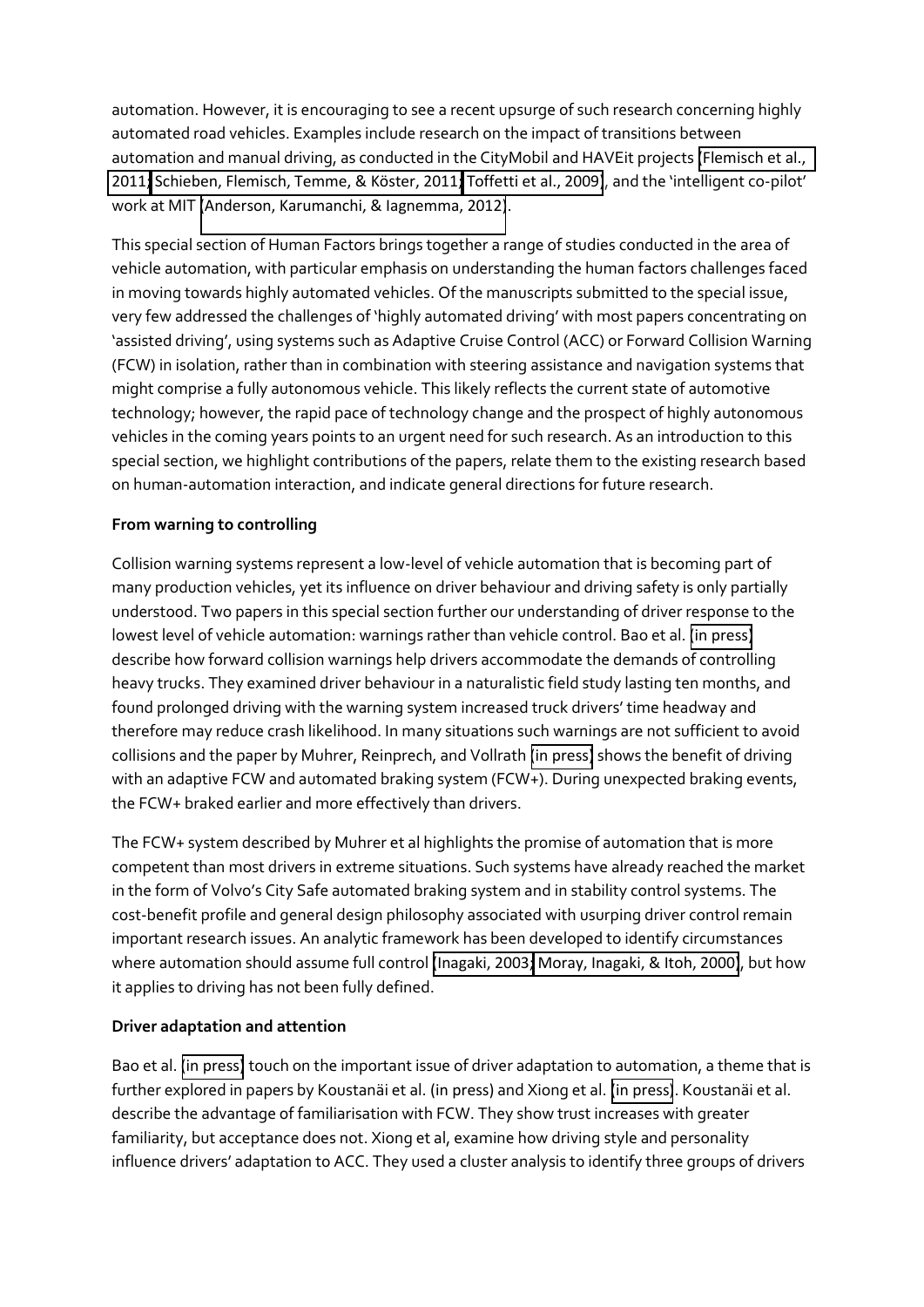based on their propensity to risky behaviour. These authors argue that personality, education, experience with similar systems strongly influence adaptation to automation.

Three papers in this special section consider how drivers' adaptation to vehicle automation might interact with two prominent crash contributors: fatigue and distraction. Neubauer et al. [\(in press\)](#page-6-8) showed that providing drivers with control over the automation results in the same levels of stress and fatigue as enforced vehicle automation. Voluntary control of automation failed to alleviate fatigue, and drivers who were fatigued were more likely to engage the automation, which led to increased distress. They also found that managing automation could distract drivers and that fatigued drivers respond slowly to emergency events. In summary, their results suggest that automation does not necessarily mitigate, but can exacerbate the effects of the fatigue.

While Neubauer et al. suggest the burden of managing vehicle automation may itself pose a distraction, Carsten et al. [\(in press\)](#page-6-9) report an increase in secondary task engagement (e.g., watching an in-car DVD) with increased automation. Drivers' willingness to engage in distractions differs with lateral and longitudinal control with drivers engaging more with the DVD when they had lateral support. Merat et al. [\(in press\)](#page-6-10) pursued a similar theme and considered the consequences of secondary task engagement on drivers' response to critical incidents during manual and automatic control. Upon encountering a critical incident, the workload of drivers engaged in a secondary task spiked, with demand for regaining control of the driving task exceeding their capacity, delaying their response to the critical incident. Both papers demonstrate the potential danger of high levels of automation combined with drivers' tendency for distraction resulting in lower levels of situation awareness.

These five papers demonstrate that automation can affect driver performance in unforeseen ways, particularly when automation assumes a more central role in the vehicle control loop. A long history of research on automation has demonstrated the resumption costs associated with people who are out of the control loop, but need to re-take control [\(Wickens & Kessel, 1979,](#page-7-8) [1981\)](#page-7-9). In driving, this problem is particularly acute because critical events that require drivers to intervene are likely to be those situations where a rapid response is required. Automation may require drivers to intervene on a scale of milliseconds, but re-entering the control loop may take seconds. Similar to other domains, an irony of vehicle automation is that it can accommodate the least demanding driving situations—encouraging them to disengage from driving— but then calls upon the driver to address the most difficult situations [\(Bainbridge, 1983\)](#page-6-11). Periods where drivers are most likely to fully rely on automation —highway driving—also require the most rapid re-entry of drivers into the control loop. This irony points to how designers of automation with a high degree of control authority must take a corresponding degree of responsibility [\(Sarter & Woods, 1994\)](#page-7-10).

### **Balancing authority and responsibility**

One approach to balancing authority and responsibility is to support rather than automate the driving task. Dijksterhuis et al. [\(in press\)](#page-6-12) describe how drivers respond to adaptive vehicle automation that strives to engage them. Such an approach might reduce the automation management demands noted by Neubauer et al and the tendency for drivers to direct attention to non-driving tasks noted in the Carsten et al and Merat et al papers. Here automation is designed to keep the driver in the loop as much as possible rather than to use automation to control the vehicle or warn the driver only in imminent crash situations. Dijksterhuis et al. used adaptive automation to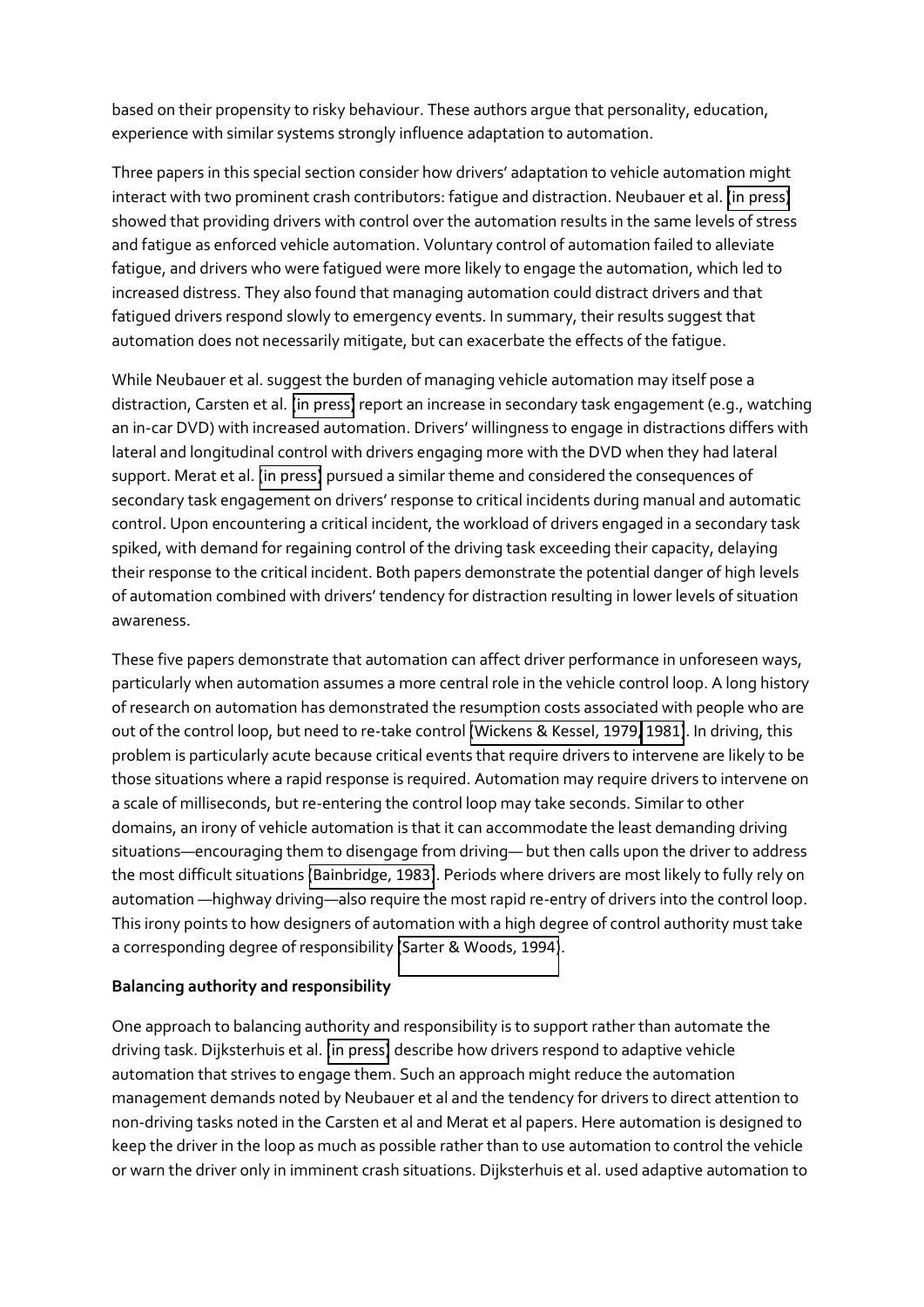guide drivers only when they exceed safety thresholds. Their support system improved lanekeeping only when it was adaptive, compared to a non-adaptive version which was similar to a traditional lane-departure warning. Their results demonstrate that automation can be much more effective if it engages the driver in the control loop.

Keeping drivers in the loop is also the aim of Mulder, Abbink, and Boer [\(in press\)](#page-6-13) who used haptic feedback to support shared control for curve negotiations. Rather than using discrete warnings or automated steering, continuous haptic feedback guides drivers through the steering wheel. Their approach strives to minimize the problem of reengaging drivers when the automation fails by focusing on shared control. With shared control, the driver continues to have direct manual control, but also receives continuous support from the automation. They describe a gradation of automation authority, concretely defined as the "...stiffness of the steering wheel around the optimal steering angle determined by the automation...." Such an approach ensures drivers are engaged in the task and are not simply supervisors of the system, which necessarily leads to delayed responses when drivers must intervene in unexpected situations.

# **Social considerations and collective behavior**

Verberne, Ham, and Midden [\(in press\)](#page-7-11) conclude this special section with an argument for the importance of shared goals between the driver and vehicle automation. They argue that people respond to technology in a social manner, similar to how people respond to other people [\(Lee &](#page-6-14)  [See, 2004;](#page-6-14) [Nass & Moon, 2000\)](#page-6-15). In this context, matching the goal of the automation with that of the driver is likely to be more trusted and accepted. In the context of ACC, their experiment confirmed their hypothesis when they found ACC designed to share the drivers' goals was more trusted than ACC that did not. As vehicle technology becomes more sophisticated and anthropomorphic, particularly the capacity for voice-based interaction [\(Nass & Brave, 2005\)](#page-6-16), trust and other social responses may become critical.

Verberne's paper focuses on the social response to the automation in the drivers' own vehicle, but another important issue concerns how drivers of conventional vehicles respond to highly automated vehicles that might violate social norms and expected behavior of "typical drivers". A related concern emerges from the interactions of conventional and autonomous vehicles and between groups of autonomous vehicles if they use different "social" conventions to guide behavior as they negotiate interactions in sharing the road and resolving potentially competing goals.

# **Promises and pitfalls of highly automated vehicles**

This collection of papers shows that vehicle automation and support systems can both enhance and degrade driving safety. To some extent the safety benefit might depend on whether the role of the driver assumed by the vehicle designers corresponds to the role drivers actually adopt. Even now the role of the person behind the wheel is often not that of a driver, but that of an office worker on a conference call, a mother caring for a child, or a teen connecting with friends [\(Hancock, in press\)](#page-6-17). Technology that people view as taking on the role of the driver, will likely exacerbate distraction and the tendency for other roles to displace the person as driver, leaving people vulnerable to situations the automation cannot handle.

At-risk drivers may have the most to gain from vehicle automation, but may also be most vulnerable to its failing. Automation might be able to compensate for fatigue, alcohol impairment,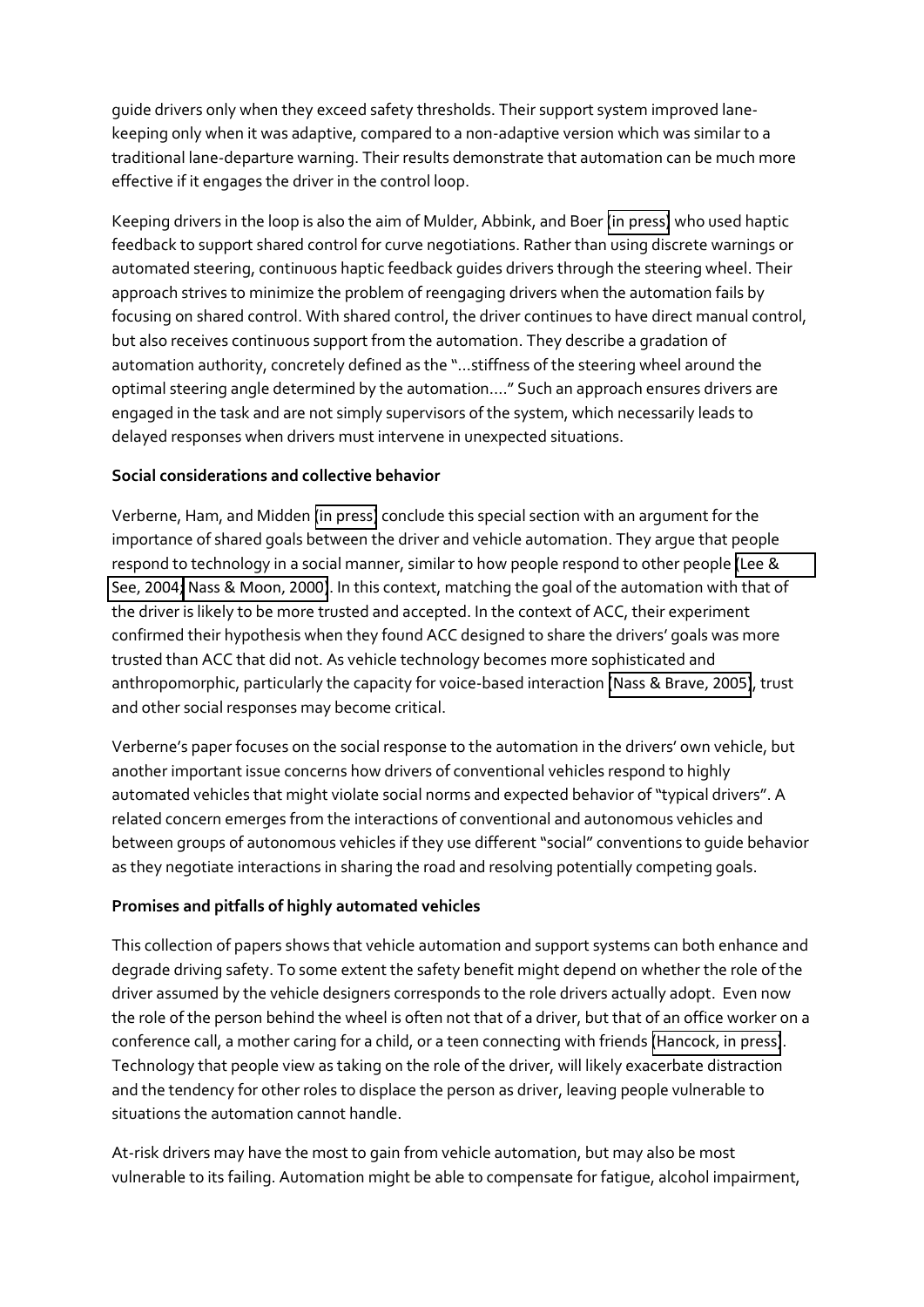<span id="page-6-11"></span><span id="page-6-4"></span><span id="page-6-3"></span>lack of skills and judgment of novice drivers, and cognitive impairment in older drivers. Ironically, drivers who may benefit most might also be the most vulnerable to the challenges of relying on the automation appropriately and successfully, intervening when manual control is needed [\(Lee, 2007\)](#page-6-18). It is essential to consider the most coherent ways to integrate vehicle automation, rather than a piecemeal approach that builds higher levels of automation from existing systems (e.g., combining adaptive cruise control, lane keeping assistance, lane departure warnings). Research from aircraft automation suggests a piecemeal approach can lead to complicated interactions and confusion even among trained pilots [\(Degani & Heymann, 2002;](#page-6-19) [Degani & Kirlik, 1995\)](#page-6-20). Crafting automation architectures, algorithms, interfaces that promote understanding and appropriate reliance represent important challenges.

<span id="page-6-20"></span><span id="page-6-19"></span><span id="page-6-18"></span><span id="page-6-17"></span><span id="page-6-16"></span><span id="page-6-15"></span><span id="page-6-14"></span><span id="page-6-13"></span><span id="page-6-12"></span><span id="page-6-10"></span><span id="page-6-9"></span><span id="page-6-8"></span><span id="page-6-7"></span><span id="page-6-6"></span><span id="page-6-5"></span><span id="page-6-2"></span><span id="page-6-1"></span><span id="page-6-0"></span>In summary, the papers in this special issue reveal some human factors challenges of automation in vehicles. If a general theme emerges from these papers it is that vehicle automation is likely to change the role of the driver, particularly as drivers adapt to automation over time. Automation does not simply substitute for the driver in performing discrete tasks. As in other domains, driving safety increasingly depends on the combined performance of the human and automation, and successful designs will depend on recognizing and supporting the new roles of people in controlling cars.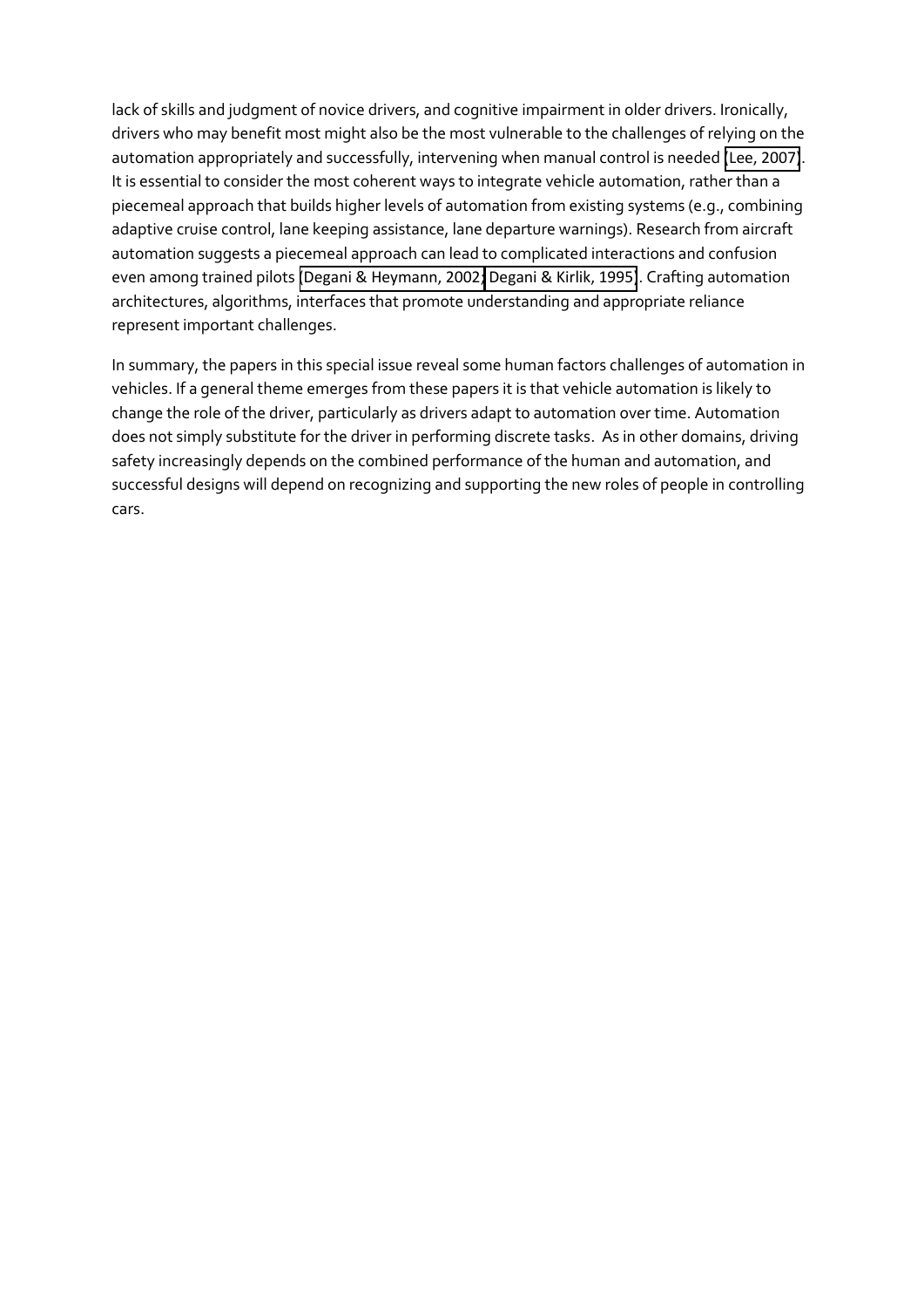#### <span id="page-7-0"></span>**References**

- <span id="page-7-1"></span>Anderson, S. J., Karumanchi, S. B., & Iagnemma, K. (2012). Constraint-based planning and control for safe, semi-autonomous operation of vehicles. *Intelligent Vehicles Symposium (IV), June 2012 IEEE*, 383-388.
- <span id="page-7-10"></span>Bainbridge, L. (1983). Ironies of automation. *Automatica, 19*(6), 775-779.
- Bao, S., LeBlanc, D. J., Sayer, J. R., & Flannagan, C. (in press). Heavy-truck drivers' following behavior with intervention of an integrated, in-vehicle crash warning system: A field evaluation. *Human Factors*.
- <span id="page-7-2"></span>Carsten, O. M. J., Lai, F. C. H., Barnard, Y., Jamson, A. H., & Merat, N. (in press). Control task substitution in semi-automated driving: Does it matter what aspects are automated? *Human Factors*.
- <span id="page-7-5"></span>Degani, A., & Heymann, M. (2002). Formal verification of human-automation interaction. *Human Factors, 44*(1), 28-43.
- <span id="page-7-3"></span>Degani, A., & Kirlik, A. (1995). Modes in human-automation interaction: Initial observations about a modeling approach. *IEEE-Systems, Man and Cybernectics, 4*, 3443-3450.
- <span id="page-7-6"></span>Dijksterhuis, C., Stuiver, A., Mulder, B., Brookhuis, K. A., & de Waard, D. (in press). An adaptive driver support system: User experiences and driving performance in a simulator. *Human Factors*.
- Flemisch, F., Schieben, A., Schoemig, N., Strauss, M., Lueke, S., & Heyden, A. (2011). Design of human computer interfaces for highly automated vehicles in the EU-Project HAVEit. In C. Stephanidis (Ed.), *Universal Access in Human Computer Interaction Context Diversity* (Vol. 6767, pp. 270-279): Springer.
- <span id="page-7-11"></span>Hancock, P. A. (in press). Driven to distraction and back again. In M. A. Regan, J. D. Lee & T. W. Victor (Eds.), *Driver distraction and inattention: Advances in research and countermeasures*. Surrey, United Kingdom: Ashgate.
- <span id="page-7-9"></span><span id="page-7-8"></span>Horowitz, R., & Varaiya, P. (2000). Control design of an automated highway system. *Proceedings of the IEEE*(88), 913-925.
- Inagaki, T. (2003). Automation and the cost of authority. *International Journal of Industrial Ergonomics, 31*(3), 169-174.
- <span id="page-7-7"></span>Koustanaï, A., Cavallo, V., Delhomme, P., & Mas, A. (in press). Simulator training with a forward collision warning system: Effects on driver-system interactions and driver trust. *Human Factors*.
- <span id="page-7-4"></span>Lee, J. D. (2007). Technology and the teen driver. *Journal of Safety Research, 38*(2), 203-213.
- Lee, J. D., & See, K. A. (2004). Trust in technology: Designing for appropriate reliance. *Human Factors, 46*(1), 50-80.
- Levitan, L., Golembiewski, G., & Bloomfield, J. R. (1998). Human factors issues for automated highway systems. *ITS Journal, 4*(1-2), 21-47.
- Merat, N., Jamson, H., Lai, F. C. H., & Carsten, O. M. J. (in press). Highly automated driving, secondary task performance, and driver state. *Human Factors*.
- Moray, N., Inagaki, T., & Itoh, M. (2000). Adaptive automation, trust, and self-confidence in fault management of time-critical tasks. *Journal of Experimental Psychology-Applied, 6*(1), 44-58.
- Muhrer, E., Reinprecht, K., & Vollrath, M. (in press). Driving with a partially autonomous forward collision warning system: How do drivers react? *Human Factors*.
- Mulder, M., Abbink, D. A., & Boer, E. R. (in press). Sharing control with haptics: Seamless driver support from manual to automatic control. *Human Factors*.
- Nass, C., & Brave, S. (2005). *Wired for Speech : How Voice Activates and Advances the Human-Computer Relationship*. Cambridge, MA: MIT Press.
- Nass, C., & Moon, Y. (2000). Machines and mindlessness: Social responses to computers. *Journal of Social Issues, 56*(1), 81-103.
- Neubauer, C., Matthews, G., Langheim, L., & Saxby, D. (in press). Fatigue and voluntary utilization of automation in simulated driving. *Human Factors*.